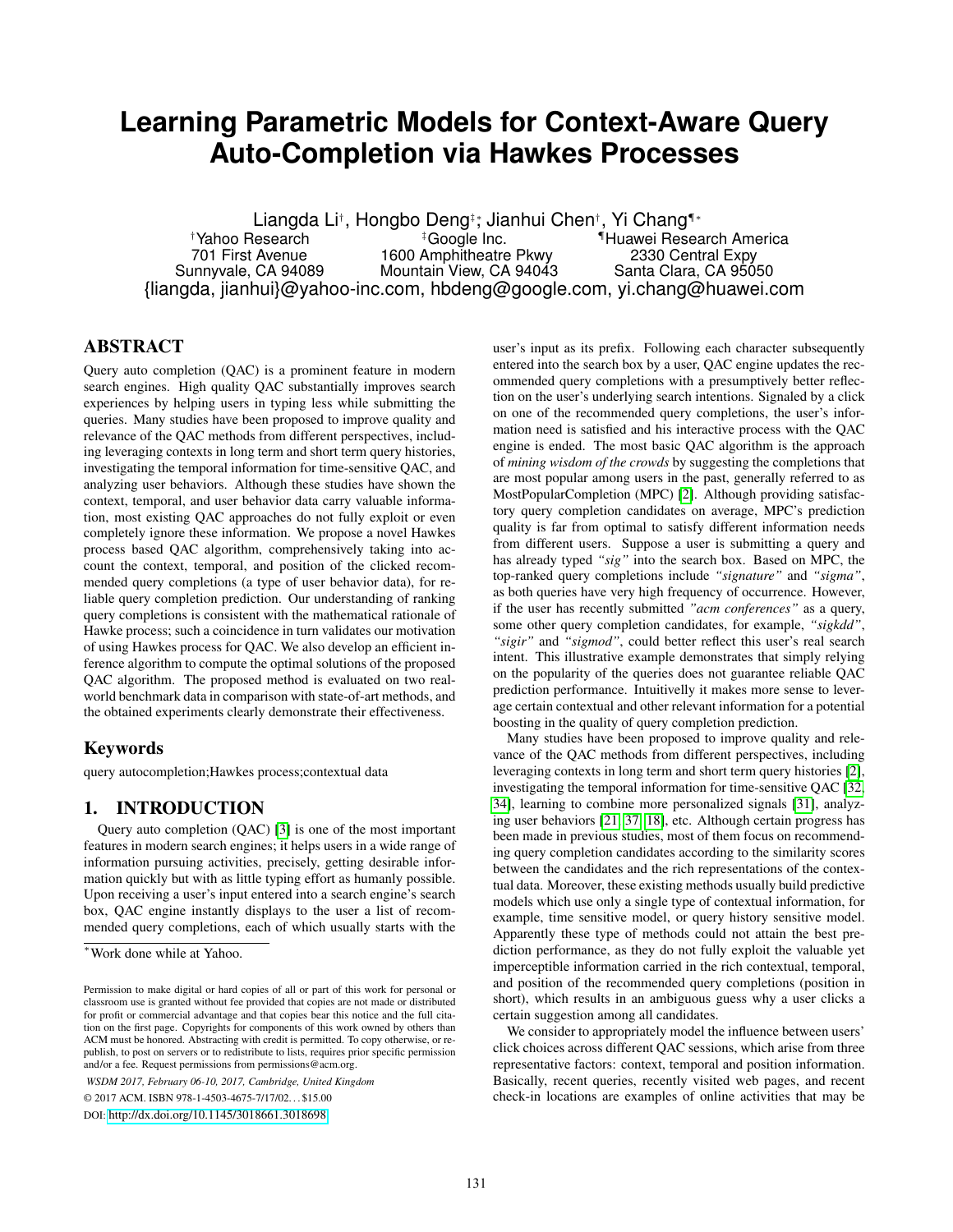

<span id="page-1-0"></span>Figure 1: Illustration of how different factors contribute to the influence between Click Events in different QAC sessions. *Yellow tag highlights the query finally clicked by the user, while red tag highlights the user's intended query which however was not clicked. Black dot line represents the context influence between query pairs, orange dot line denotes the temporal influence based on timestamp, and blue dot line indicates the position influence.*

viewed as different possible user contexts [\[2\]](#page-8-1). In this paper, our focus is on the user's recent queries in his/her search history. As shown in Figure [1,](#page-1-0) for each issued query, there is a corresponding QAC session along with its timestamp in the timeline, where a QAC session consists of the behaviors from the first keystroke a user typed in the search box towards the final submitted query. Yellow tag highlights the query a user finally clicks at a certain position and timestamp, while red tag highlights the user's intended query he/she does not click at that position and timestamp. In Figure [1,](#page-1-0) two consecutive queries "clustering" and "graph" are issued by user  $u$ , then the previous query "clustering" can be viewed as the context of query "graph". Generally, two consecutive queries issued many times by different users are more likely to have a strong correlation between each other. It makes more sense to take into account the explicit temporal information of query sequences exhibited by many different users in the whole query logs. The basic intuition is that if two consecutive or temporally-close queries are issued many times by the same user or many other users, it is more likely these two queries are semantically related to each other. We define *query influence* as the occurrence of one query raises the probability that the other query will be issued in the near future. Such influence will be very useful for predicting the next issued query. The co-occurrence of sequential queries, e.g., "clustering" and "graph", will influence the later QAC prediction given related context, which is referred as *context influence* in this paper. In addition, *temporal influence* exists and will be used to measure the degree of the influence between two queries from the temporal aspect. Roughly speaking, temporally-close queries are more likely to have higher influence between each other. Furthermore, it is very important to model the position of the intended query shown in the suggestion list. As we can see in Figure [1,](#page-1-0) although some intended queries (highlighted with red tag) were shown in a relative lower position for short prefixes, most users tend to click them when showing in higher position. Thus, there is a type of *position influence* regardless of the query itself.

To model the influence between users' click behaviors across different QAC sessions, we resort to the Hawkes process [\[15\]](#page-8-8). Hawkes process is a temporal point process, which has been widely used for solving various data mining and machine learning research problems [\[22\]](#page-8-9). A typical Hawkes process is characterized by a stochastic (conditional) intensity function, precisely describing how likely an event of interest will happen at each time point; specifically this intensity function consists of a base intensity term as well as

a self-exciting term; the former describes the background rate of this point process, independent from any past history of the event occurrences; the latter origins from the well-known *self-exciting* property of the Hawkes process, implying the existence of a positive influence of the past event on the current one, which other popular machine learning algorithms do not naturally possess. Such *self-exciting* property are expected to naturally capture the influence between the events that search engine users make clicks in each QAC session. However, existing Hawkes models are generally designed to model the influence between events based on their temporal distance. To comprehensively utilizing content, temporal, and position information in modeling the influence between click events in QAC sessions, a novel Hawkes model is desirable for integrating all above three factors in influence modeling.

In this paper we proposes a novel Hawkes model which contains two parts: 1) *the base intensity*: it implies how likely a search engine user clicks a suggestion based on its own property, such as the general popularity in the query log, how frequent this user submits the query, etc.; this type of information is generally independent from this user's previous search history. 2) *the self-exciting influence*: it is jointly measured by the context, temporal, and position difference between the historical QAC sessions and the current QAC session. Like time-decay kernels that are widely used in existing Hawkes models in capturing the self-exciting property from the temporal aspect, we design a space-decay kernel to capture the influence from the spatial aspect. Furthermore, we propose a set of contextual features based on the co-occurrence of query submissions in certain range of histories. Such features are designed to illustrate the influence between user clicks from the contextual aspect. We evaluate our method on two real-world highresolution QAC logs collected from Yahoo on both PCs and mobile phones. We compare the performance of our model with state-ofthe-art QAC algorithms. Experimental results show that the proposed method can predict queries that better satisfy users' search intent. Moreover, the learned model provides us insights into how different factors contribute to the influence between search engine users' click behaviors across different QAC sessions.

# 2. PROBLEM DEFINITION

Consider a typical scenario with  $M$  users, where each user issues a query sequence. For the specific  $m$ -th user, the QAC log records  $N_m$  QAC sessions; the n-th QAC session contains  $S_{m,n}$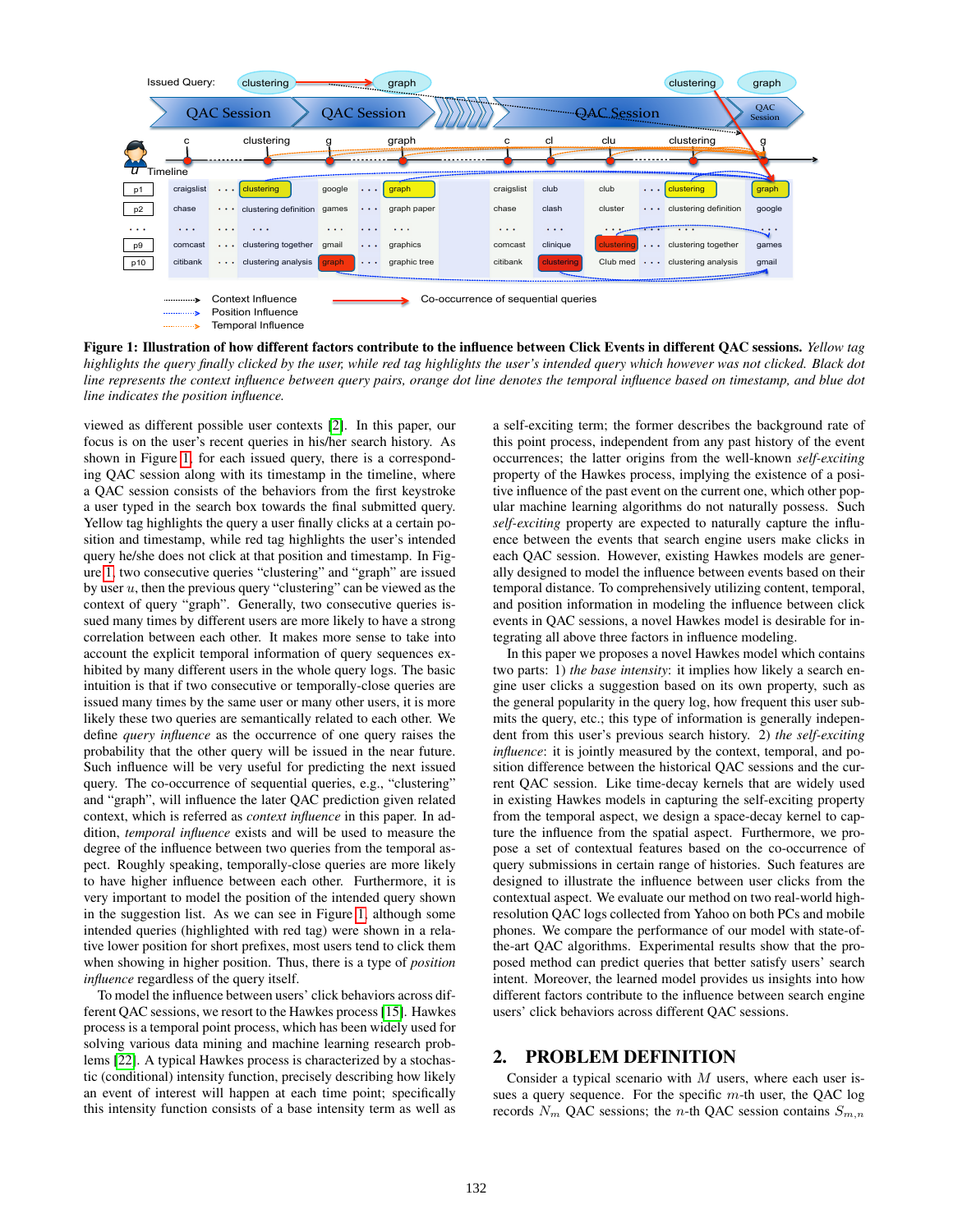keystrokes, and each keystroke contains  $D$  suggested queries; the  $n$ -th QAC session has  $S_{m,n} \times D$  potential slots, and each slot corresponds to one suggested query. Denote  $z_{m,n,s,d} = 1$  if the user clicks the d-th slot from the s-th keystroke, and  $z_{m,n,s,d} = 0$  otherwise. Denote by  $x_{m,n,s,d}$  the relevance feature of a prefix-query pair, where the prefix is the one at the s-th keystroke and the query is from the d-slot at the s-th keystroke. Given the weights  $\omega$  of those relevance features, we expect  $\omega x_{m,n,s,d}$  to reveal the relevance score of each suggested query.

# 2.1 A High-Resolution QAC Log

Traditionally the search query logs only include the submitted queries and their associated search results; they do not log the sequential keystrokes (prefixes) entered into the search box, nor do they log the corresponding QAC suggestions. To better analyze and understand users' real behaviors, a *high-resolution QAC log* is recently introduced and discussed [\[23\]](#page-8-10); it records users' interactions with a QAC engine at each keystroke and associated system response in an entire QAC process. In the high-resolution QAC log, each submitted query is associated with a *QAC session*, which corresponds to the set of search results obtained from the first keystroke entered into the search box towards the final submitted query. Specifically, the recorded information in each QAC session includes each keystroke the user has entered, the timestamp of every keystroke, the corresponding top 10 suggested queries to a prefix, the anonymous user ID, and the final clicked query.

Let us use a toy example to briefly introduce how a user interacts with a QAC engine and makes the final click in an entire QAC session. As shown in Figure [1,](#page-1-0) a QAC session contains S keystrokes and each keystroke has a suggested query list of length  $D^{1}$  $D^{1}$  $D^{1}$  A QAC session ends at the keystroke where the user clicks a query in the suggested query list, or when the prefix at that keystroke is exactly the query the user enters into the search engine. Among the  $S \times D$ *slots* in each QAC session, where each slot  $q_{ij}$  is indexed by the *i*th position at the  $j$ -th keystroke, a user clicks at most one of them, although the user intended query may appear in many slots. Since users' clicked queries are usually their intended queries, appropriate modeling of users' click actions can be a good solution of the QAC problem. The ideal QAC engine should be able to rank the user intended query higher with less keystrokes or short prefixes. Our algorithm aims at leveraging such a QAC log data to get a better understanding of user's sequential behavior in the QAC process.

#### <span id="page-2-2"></span>2.2 Hawkes Process

One powerful tool in statistics for modeling event sequence data is Hawkes process, which is a class of self- or mutually-exciting point process models [\[15\]](#page-8-8). A univariate Hawkes process  $\{N(t)\}\$ is defined by its intensity function

$$
\lambda^*(t) = \mu(t) + \int_{-\infty}^t \kappa(t-s)dN(s),
$$

where  $\mu > 0$  is a base intensity,  $\kappa$  is a kernel function capturing the positive influence of past events on the current value of the intensity process, which is the process's *self-exciting* property that the occurrence of one event in the past will trigger events happening in the future. Such self-exciting property exists either between every pair of events as assumed in a normal univariate Hawkes process, or only between limited pair of events.

In the context of query auto-completion, the event we are interested in modeling is how likely a user  $m$  will click a suggested query located at the  $d$ -th position and the  $s$ -th keystroke in a QAC

<span id="page-2-1"></span>Table 1: Patterns in Constructing Contextual Features

| Pattern p                | Description                                                                                                     |
|--------------------------|-----------------------------------------------------------------------------------------------------------------|
| $\rightarrow q$          | query $q$ is submitted just after the submis-                                                                   |
|                          | sion of query $q'$ .                                                                                            |
|                          | query q and $q'$ are submitted in adjacent.                                                                     |
| $a' \xrightarrow{(v)} a$ | query $q$ is submitted after the submission of<br>query $q'$ , and v queries have been submitted<br>in between. |
| $u \xrightarrow{(v)} a'$ | $v$ queries are submitted between the sub-<br>mission of query q and $q'$ .                                     |

session. The key idea behind this modeling is to capture the influence between those click events, i.e., what motivates a user to make a click choice, and borrow some knowledge from previous click events for better prediction quality in current time stamp. Since a user makes only one click in every QAC session, the  $n$ -th click event in the entire click event sequence of the same user is the click event occurring at the n-th QAC session.

We identify three factors which play key roles in characterizing how a user makes the click choices; they are summarized below. Slot The spacial slot information, i.e., the displayed position of the suggested query, is a factor which obviously affects the influence between click events. To quantify the degree of the influence between the click events from the spacial slot aspect, we use the

$$
\kappa(|{\bf p}_l-{\bf p}|)
$$

following formula:

where **p** is slot where a user makes the current click, and  $\mathbf{p}_l$  is the slot where the user makes  $l$ -th historical click event, i.e., the click occurs at the l-th QAC session, and  $\kappa(|\mathbf{p}_l - \mathbf{p}|)$  represents a decay effect from the slot discrepancy. Notice that  $\mathbf{p} = (i, j)$  is a vector of length 2; its entries  $i$  and  $j$  respectively denote the position and the keystroke.

Timestamp Analogously, the timestamp information, i.e., the temporal stamp whether the click event occurs, is another important factor. To quantify the degree of the influence between click events from the temporal aspect, we use the following formula:

$$
\kappa(t_l-t)
$$

where t is timestamp when a user makes the current click,  $t_l$  is timestamp when the l-th historical click event occurs, and  $\kappa(t_1 - t)$ represents a time decay effect.

Context As explained in previous sections, rich contextual data carries value information for the query suggestion prediction. To quantify the degree of the influence between click events from the context aspect, we design a set of contextual features that describe the relationship between the content of a historical query  $q'$  and a current suggested query  $q$ . These features count the number of appearances of a certain pattern involving both the historical query  $q'$ and the current suggestion  $q$  in a certain time range formulated as:

$$
x(p)(t, \Delta t) = \#\{p \in [t - \Delta t, t)\},\
$$

where p represents a certain defined pattern,  $[t - \Delta t, t)$  is the time interval from some ancient timestamp to the current timestamp. Table [1](#page-2-1) shows several patterns we adopt in this paper. Our feature design is inspired by the features proposed in [\[27\]](#page-8-11). The novelty of our design is that we propose features in more general forms, and also explore brand-new patterns under the scenario of query auto-completion, thus produce far more features.

<span id="page-2-0"></span><sup>&</sup>lt;sup>1</sup>We experiment with real-world QAC logs where  $D = 10$ .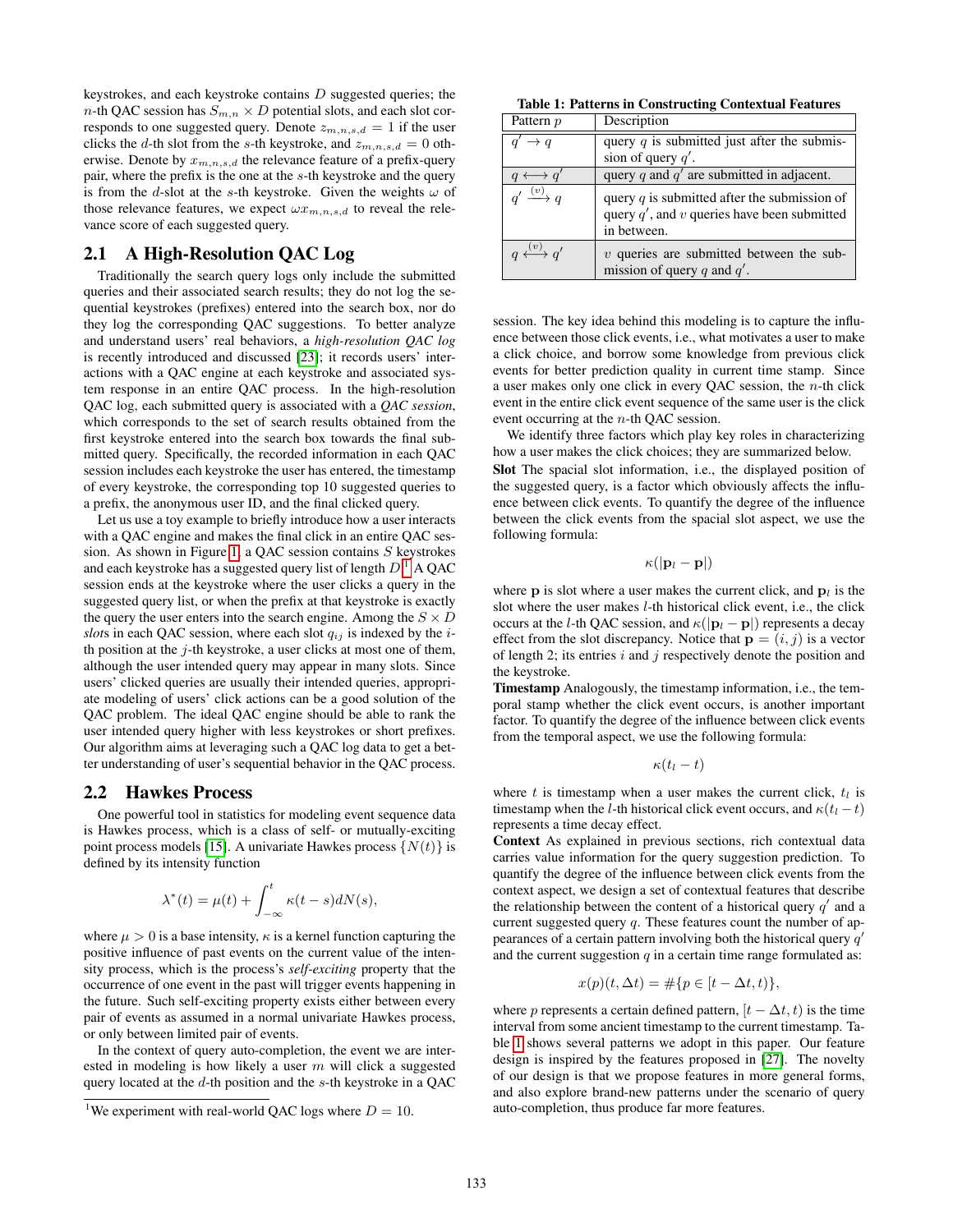As shown in Table [1,](#page-2-1) our features generally originate from the co-occurrence of two queries in the query sequence submitted by search engine users, and reflect pairwise relationship. We form a feature vector  $x_{q',q}(t)$  for each query-pair  $(q', q)$  at any given timestamp t as

$$
\mathbf{x}_{q',q}(t) = \{x(p)(t,\Delta t)|p \in \mathcal{P}_{q',q}, \Delta t > 0\},\
$$

where  $\mathcal{P}_{q',q}$  refers to the set of patterns involving the pair of queries  ${q', q}$ . Thus for each timestamp t, a unique set of feature vectors  ${x_{q',q}(t)}$  imply how a historical click event (on query q') influence the current click event (on query  $q$ ) from the context aspect.

#### 2.3 Factorial Hawkes

Recall that we have identified three key factors which contribute to the influence between historical click events and the current click in Section [2.2.](#page-2-2) To simultaneously leveraging these factors and make them capture the actual influence exists between click events across QAC sesssion, we build a univariate Hawkes process on each user's issued query sequence inspired by [\[22\]](#page-8-9). Specifically consider a click by user m in the n-th QAC session issued at timestamp  $t_{m,n}$ on a suggestion  $q_{m,n,s,d}$  located at the slot  $\mathbf{p}_{m,n} = (d, s)$ , its intensity function can be mathematically expressed as

$$
\lambda(t, \mathbf{p}) = \mu + \sum_{t' < t} \beta \mathbf{x}_{q',q}(t) (\kappa(t - t') + \alpha \kappa(|\mathbf{p} - \mathbf{p}'|). \tag{1}
$$

The formulated intensity function in Eqn [\(1\)](#page-3-0) consists of two components; the first component corresponds to the baseline intensity  $\mu$ , which captures how often a user make a click spontaneously<sup>[2](#page-3-1)</sup>, i.e., not triggered by any other click event. Conventionally the baseline intensity  $\mu$  is set as a constant, which can be computed from the historical data. This approach however may not accurately represent the value of  $\mu$ . In our approach, we parametrize  $\mu$  as a functional of a set of widely used features  $x^7$  used in existing QAC methods. For similarity, given a specific feature vector  $x'$ , we denote  $\mu$  as a linear function as

$$
\mu = \omega \mathbf{x}',
$$

where the weight vector  $\omega$  indicates the importance of the each feature entry and its value will be computed adaptively.

The second component in Eqn [\(1\)](#page-3-0) is designed to reflect the influence between historical click events to the current click event. It systematically takes into account the spacial, temporal, and context information, where  $\mathbf{x}_{q',q}(t)$ ,  $\kappa(t - t^{\overline{\jmath}})^3$  $\kappa(t - t^{\overline{\jmath}})^3$ , and  $\kappa(|\mathbf{p}' - \mathbf{p}|)$ , correspond to the context, temporal, and spacial information, respectively.  $\beta > 0$  is a balance parameter, indicating the relative importance of the baseline intensity and the contextual information.

From the proposed Hawkes model with the intensity function in Eqn [\(1\)](#page-3-0), given a set of observed click event sequences described by temporal data  $T = \{N_m(\cdot)\} = \{\{t_{m,n}\}_{n=1}^{N_m}\}$ , spacial data  $P = \{p_{m,n}\}\$ , and query content  $Q = \{q_{m,n}\}\$ , we can denote its likelihood as

$$
\mathcal{L} = \sum_{m=1}^{M} \sum_{n=1}^{N} \log \lambda_m(t_n, \mathbf{p}_n) - \sum_{m=1}^{M} \sum_{d=1}^{D} \sum_{s=1}^{S} \int_0^T \lambda(t, \mathbf{p}) dt. (2)
$$

## 3. INFERENCE

To elucidate the maximization of the log-likelihood in Eq. [\(2\)](#page-3-3), we denote

<span id="page-3-4"></span>
$$
\sum_{m=1}^{M} \sum_{d=1}^{D} \sum_{s=1}^{S} \int_{0}^{T} E_q(\lambda(t, \mathbf{p})) dt = \sum_{k=1}^{K} \beta_k (b_k + \alpha b'_k) + \sum_{k'=1}^{K'} \omega_{k'} c_{k'},
$$

where

$$
c_{k'} = T \sum_{m=1}^{M} \sum_{n=1}^{N_m} \sum_{d=1}^{D} \sum_{s=1}^{S} \omega x'_k (q_{m,n,s,d}),
$$
  
\n
$$
b_k = \sum_{m=1}^{M} \sum_{n=1}^{N_m} \sum_{d=1}^{D} \sum_{s=1}^{S} \sum_{l=1}^{n-1} (x_{q_l(\mathbf{p}'),q_n}(t_n))_k ((K(t_{m,n} - t_{m,l}) - K(t_{m,n-1} - t_{m,l})),
$$
  
\n
$$
b'_k = \sum_{m=1}^{M} \sum_{n=1}^{N_m} \sum_{d=1}^{D} \sum_{s=1}^{S} \sum_{l=1}^{n-1} (x_{q_l(\mathbf{p}'),q_n}(t_n))_k \kappa(|\mathbf{p}' - \mathbf{p}_n|)).
$$

<span id="page-3-0"></span>Note that  $K(t) = \int_0^t \kappa(s)ds$  and  $\mathbf{p}' = (d, s)$ . It is worth noting that to maximize the log-likelihood in Eqn [\(2\)](#page-3-3), we need to iteratively update only the model parameters  $\omega$ ,  $\beta$ , and  $\alpha$ . Therefore for computation efficiency, we precompute the likelihood according to the dimension of our utilized basic features and our proposed contextual features, and use the precomputed likelihood in the iterative procedure for model parameter optimization.

The optimization of  $\omega$  and  $\beta$  are coupled due to the complex structure in  $\log \lambda(t, \mathbf{p})$ , which is usually computationally very expensive. To alleviate this limitation, we optimize a surrogate func-tion (illustrated in Eqn [3\)](#page-3-4), instead of the original  $\log \lambda(t, \mathbf{p})$ . Mathematically the employed surrogate function can be expressed as

$$
g(\omega, \beta, \alpha | \omega^{(j)}, \beta^{(j)}, \alpha^{(j)}) = \eta_{m,n,k'} \log(\omega_{k'} x'_{k'})
$$
(3)  
+ 
$$
\sum_{k=1}^{K} \eta_{m,n,K'+k} \log(\beta \sum_{l=1}^{n-1} \mathbf{x}_{q_l,q_n}(t_n) \kappa(t_{m,n} - t_{m,l}))
$$
  
+ 
$$
\sum_{k=1}^{K} \eta_{m,n,K'+K+k} \log(\alpha \beta \sum_{l=1}^{n-1} \mathbf{x}_{q_l,q_n}(t_n) \kappa(|\mathbf{p}_{m,n} - \mathbf{p}_{m,l}|))
$$
  
- 
$$
\sum_{k'=1}^{K'} \eta_{m,n,k'} \log(\eta_{m,n,k'}) - \sum_{k=1}^{K} \eta_{m,n,K'+k} \log(\eta_{m,n,K'+k})
$$
  
- 
$$
\sum_{k=1}^{K} \eta_{m,n,K'+K+k} \log(\eta_{m,n,K'+K+k})
$$
  
- 
$$
\sum_{k=1}^{K} \beta_k (b_k + \alpha b'_k) + \sum_{k'=1}^{K'} \omega_{k'} c_{k'}
$$

Note that  $\{\eta\}$  is a set of branching variables formulated as

<span id="page-3-3"></span>
$$
\eta_{m,n,k'} = \frac{\omega_{k'} x'_{k'}}{g},
$$
  
\n
$$
\eta_{m,n,K'+k} = \frac{\beta_k \sum_{l=1}^{n-1} \mathbf{x}_{q_l,q_n}(t_n) \kappa(t_{m,n} - t_{m,l})}{g},
$$
  
\n
$$
\eta_{m,n,K'+K+k} = \frac{\beta_k \sum_{l=1}^{n-1} \mathbf{x}_{q_l,q_n}(t_n) \alpha \kappa(|\mathbf{p}_{m,n} - \mathbf{p}_{m,l}|)}{g}.
$$

where

$$
g = \omega \mathbf{x}' + \beta \sum_{l=1}^{n-1} \mathbf{x}_{q_l,q_l}(t_n) (\kappa(t_{m,n} - t_{m,l}) + \alpha \kappa(|\mathbf{p}_{m,n} - \mathbf{p}_{m,l}|))
$$

<span id="page-3-1"></span> $2^2$ For simplicity, we assume this cascade-birth process is a homogeneous Poission process with  $\mu(t) = \mu$ .

<span id="page-3-2"></span><sup>&</sup>lt;sup>3</sup>Our paper uses the exponential kernel in experiments, i.e.,  $\kappa(\Delta t) = \omega' e^{-\omega' \Delta t}$  if  $\Delta t \geq 0$  or 0 otherwise. However, the model development and inference is independent of kernel choice and extensions to other kernels such as power-law, Rayleigh, nonparametric kernels are straightforward.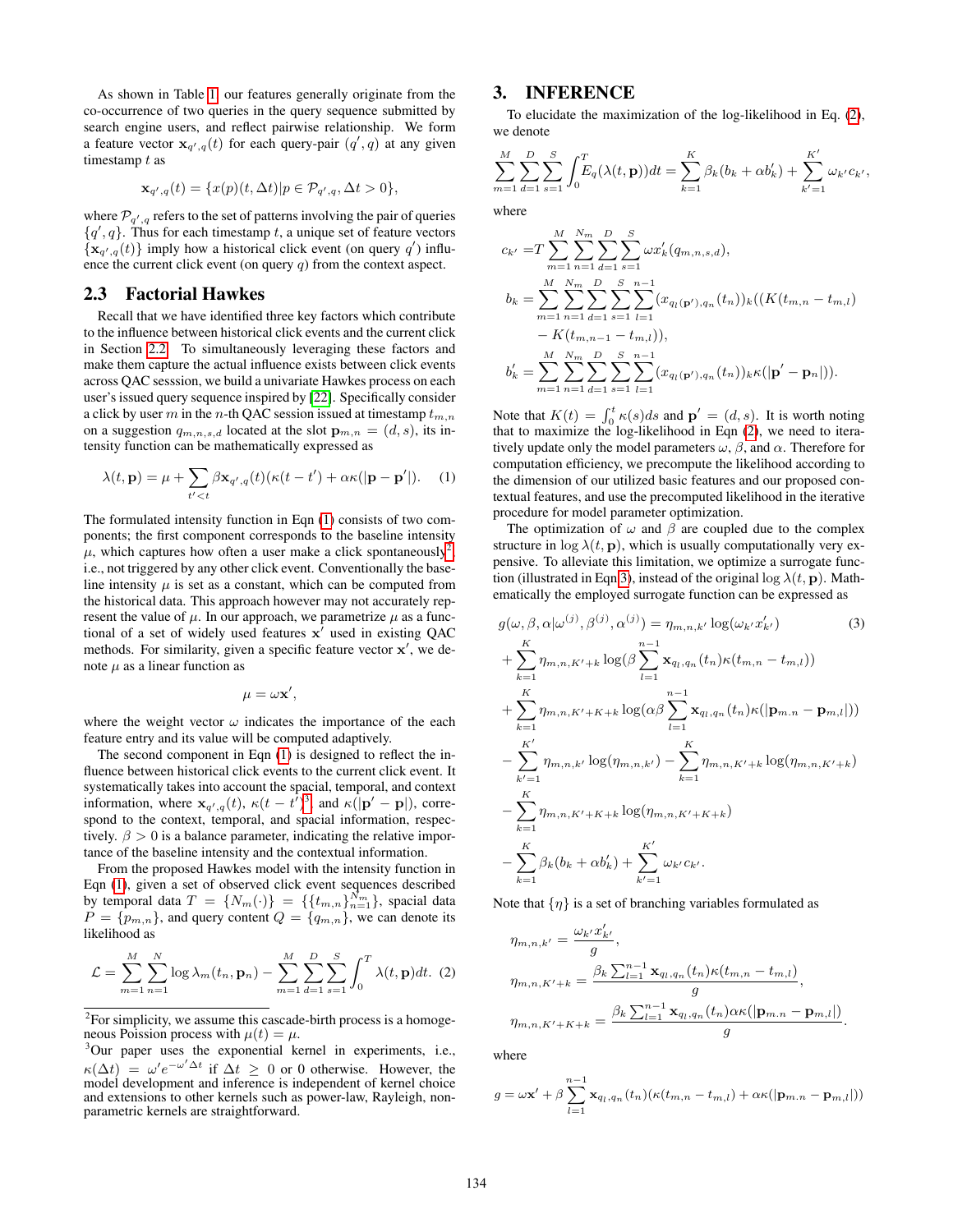The surrogate function in Eqn [3](#page-3-4) is derived based on the Jensen's inequality; it bounds  $-\mathcal{L}(\mu, \beta, \alpha)$  from above and has a clear advantage of decoupling the optimization on  $\omega$  and  $\beta$ . Moreover, by optimizing this surrogate function using the Majorize-Minimization (MM) algorithm [\[17\]](#page-8-12), we can attain a global optimum (minimum) of  $-\mathcal{L}$ .

Interestingly we can interpret  $\eta_{m,n,k'}$  as the probability that the *n*-th click event occurs due to the k'-th basic feature,  $\eta_{m,n,K'+k}$  as the infectivity of all historical click events on the  $n$ -th click event of user  $m$  with regard to the  $k$ -th contextual feature and the temporal distance, while  $\eta_{m,n,K'}$  is the infectivity of all historical click events on the *n*-th click event of user  $m$  with regard to the  $k'$ -th basic feature and the position distance.

#### 3.1 Learning

We use a variational expectation-maximization (EM) algorithm [\[9\]](#page-8-13) to compute the empirical Bayes estimates of the Hawkes hyperparameters  $\omega$ ,  $\beta$ , and  $\alpha$  in our Hawkes model. As proved in [\[22\]](#page-8-9), optimizing the surrogate function q as in Eqn [\(3\)](#page-3-4) ensures that  $\mathcal L$ decreases monotonically, thus guarantees that  $\mathcal L$  will converge to a global optimum. Then by optimizing q, we are able to update  $\omega$ ,  $\beta$ , and  $\alpha$  independently with closed-form solutions. Thus we propose to optimize the surrogate function as in Eqn [\(3\)](#page-3-4) instead of the real likelihood, it iteratively approximates the posterior by fitting the variational distribution  $q$ , and optimizes the corresponding bound against the parameters  $\omega$ ,  $\beta$  and  $\alpha$  independently with closed-form solutions as follows:

$$
\beta_k = \frac{1}{b_k} \sum_{m=1}^{M} \sum_{n=1}^{N_m} (\eta_{m,n,K'+k} + \eta_{m,n,K'+K+k}),
$$
  

$$
\omega_{k'} = \frac{1}{c'_k} \sum_{n=1}^{N_m} \eta_{m,n,k'},
$$
  

$$
\alpha = \frac{1}{\sum_k b'_k} \sum_{m=1}^{N_m} \sum_{n=1}^{N_m} \eta_{m,n,K'+K+k}.
$$

Complexity Analysis. The majority of our computation lies in the estimation of  $\omega$ ,  $\beta$  and  $\alpha$ , where we need to calculate a vector of  $\eta$  for each event/QAC session  $n$ . Since feature-related computations such as  $\beta \sum_{l=1}^{n-1} \mathbf{x}_{q_l, q_n}(t_n) \kappa(t_{m,n} - t_{m,l}), c_{k'}, b_k, b'_k,$ and  $\alpha \beta_k \sum_{l=1}^{n-1} \mathbf{x}_{q_l, q_n}(t_n) \kappa(|\mathbf{p}_{m.n} - \mathbf{p}_{m,l}|)$  can be done ahead, the calculation of  $\eta$  in each iteration has a computational cost of  $O(N * (2 * K + K'))$  only. Based on calculated  $\eta$ , the estimation procedure for  $\omega$ ,  $\beta$  and  $\alpha$  also cost  $O(N * (2 * K + K'))$ . Notice that  $N = \sum_{m=1}^{M} N_m$  is the total number of QAC sessions, K is the size of our proposed contextual features, and  $K'$  is the size of the basic features employed in this paper. Thus, our algorithm costs  $O(N * (K + K'))$  in total per iteration, where  $K \ll N$  and  $K' \ll N$  can be ensured by controlling by the number of features we use. Since  $N$  is the total number of events/QAC sessions, we can view the computational cost as linear in the number of QAC sessions.

# 4. EXPERIMENTS

In this section, we evaluated our Hawkes model on real-world data sets, and compared its performance with the following representative baselines:

MPC [\[2,](#page-8-1) [31\]](#page-8-4): This MostPopularCompletion method, is a widely used baseline in Query Auto-Completion, and frequently adopted as one main feature in many QAC engines. This models utilized temporal information.

<span id="page-4-0"></span>Table 2: Log Predictive Likelihood on Real-world Data

| Data set      | Platform/Model | Hawkes    | <b>RBCM</b> | <b>TDCM</b> |
|---------------|----------------|-----------|-------------|-------------|
| OldOAC        | PC.            | $-167.21$ | $-185.37$   | $-208.65$   |
| OldOAC        | Mobile         | $-150.58$ | $-177.95$   | $-195.04$   |
| <b>NewOAC</b> | PC.            | $-137.64$ | $-161.98$   | $-179.72$   |
| NewOAC        | Mobile         | $-122.97$ | $-148.26$   | $-162.40$   |

UBM [\[11\]](#page-8-14): This User Browsing Model proposes a number of assumptions on user browsing behaviors, from which the probability of observing a document can be estimated. It depends on statistical counting of prefix-query pairs, thus unable to predict unseen prefix-query pairs. This model utilized the spacial information.

BSS [\[14\]](#page-8-15): This Bayesian Sequential State model uses a probabilistic graphical model to characterize the document content and dependencies among the sequential click events within a query with a set of descriptive features. This is a content-aware model, which can predict unobserved prefix-query pairs. This model utilized both spacial and temporal information.

TDCM [\[23\]](#page-8-10): This is a two-dimensional click model which emphasizes two kinds of user behaviors. It consists of two models, that is, a horizontal model which explains the skipping behavior, and a vertical model that depicts the vertical examination behavior. This model takes both the spacial and temporal information of user clicks into consideration.

RBCM [\[21\]](#page-8-5): This is a probabilistic model that solves the query auto-completion task by capturing three types of relationship between users' behaviors at different keystrokes in high-resolution QAC logs. This model considered both temporal and spacial information in user intent understanding.

#### 4.1 Real-world Data

We conducted extensive experiments on two real-world highresolution QAC logs that collected from the widely used Yahoo's search engine. The first data set, named *OldQAC*, contains highresolution QAC logs from May 2014 to July 2014. The collection consists of a sample of 7.4 million QAC sessions from about 40,000 users over a 3-month period. The QAC sessions of each user span from 22 days to 3 months. According to the platform that each QAC session belongs to, we split the entire dataset into two subsets; one of them is collected from PC users, and it contains 4.6 million QAC sessions, while the other is collected from mobile device users, and it contains 2.8 million QAC sessions.

The second data set, named *NewQAC*, is also collected from Yahoo's search engine. It contains randomly sampled high-resolution QAC logs from Dec 2014 to Feb 2015. This QAC log contains 8.2 million QAC sessions, where 4.9 million sessions are from PC users, and the rest 3.3 million QAC sessions are from mobile users.

#### 4.2 Experimental Results

We present the experimental results in the following subsections.

#### *4.2.1 Model Fitness.*

We evaluate the fitness of our proposed model on real-world data, and compare our model with probabilistic approach based methods, including RBCM and TDCM. All three competing models are designed to optimize the likelihood that search engine users click suggestions located at certain slots in each QAC session, which makes the comparison fair and meaningful. We split the data based on the time information: the QAC sessions occurred in the first 90% of the time period are used as the training data, while the remaining 10% are used as the test data. Table [2](#page-4-0) shows the log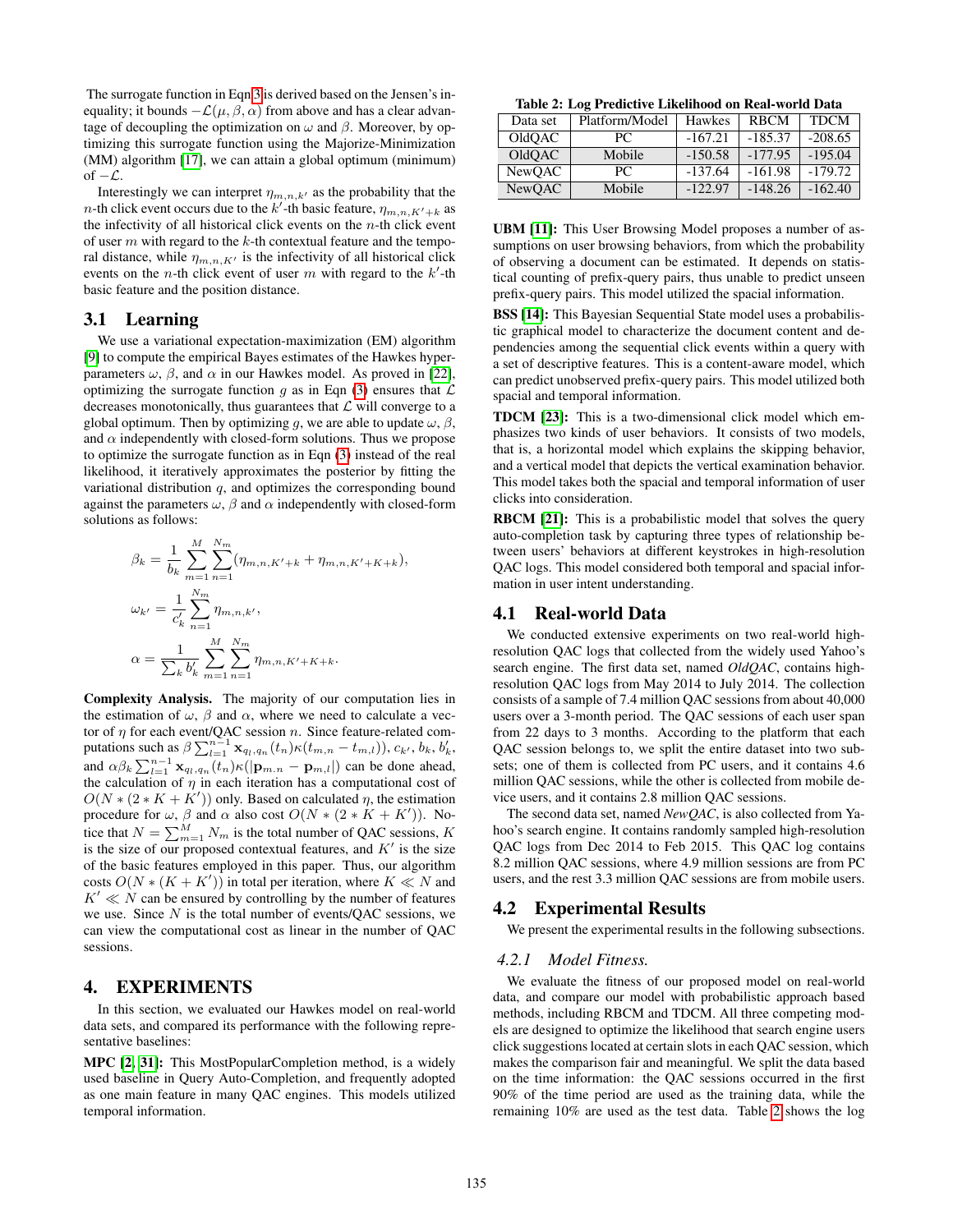<span id="page-5-0"></span>Table 3: Performance Comparison of QAC Methods. *Boldfaced results indicate p-value<0.05 compared to MPC. MB stands for the platform of Mobile.*

| Data/Platform        | Hawkes | <b>TDCM</b> | <b>RBCM</b> | <b>MPC</b> | <b>UBM</b> | <b>BSS</b> |  |
|----------------------|--------|-------------|-------------|------------|------------|------------|--|
| Measured by MRR@Last |        |             |             |            |            |            |  |
| OldOAC/PC            | 0.694  | 0.592       | 0.608       | 0.543      | 0.441      | 0.545      |  |
| OldOAC/MB            | 0.770  | 0.685       | 0.708       | 0.649      | 0.431      | 0.650      |  |
| NewOAC/PC            | 0.732  | 0.602       | 0.642       | 0.567      | 0.501      | 0.552      |  |
| NewOAC/MB            | 0.811  | 0.691       | 0.749       | 0.631      | 0.482      | 0.654      |  |
| Measured by MRR@All  |        |             |             |            |            |            |  |
| OldOAC/PC            | 0.612  | 0.538       | 0.554       | 0.464      | 0.467      | 0.531      |  |
| OldOAC/MB            | 0.671  | 0.611       | 0.629       | 0.564      | 0.471      | 0.524      |  |
| NewOAC/PC            | 0.664  | 0.578       | 0.602       | 0.522      | 0.508      | 0.572      |  |
| NewOAC/MB            | 0.754  | 0.628       | 0.676       | 0.592      | 0.521      | 0.554      |  |

predictive likelihood on sessions falling in the final 10% of the total time of QAC log data. According to Table [2,](#page-4-0) Hawkes fits the real-world data much better than the competing probabilistic model based QAC methods, including both RBCM and TDCM. The results show that appropriate modeling of the influence across different QAC sessions is more important than capturing the relationship between users' behaviors within the same QAC session. RBCM fits the data better than TDCM; this observation shows that the relationship between users' behaviors is also useful for the prediction of search engine users' click choices among all suggestions under certain prefixes.

#### *4.2.2 Query Auto-Completion.*

To evaluate the effectiveness of the proposed model in suggesting users intended queries in each QAC session, we compare the proposed model with the state-of-the-art QAC algorithms. All compared methods re-rank the suggested queries at each keystroke and compete to rank the intended query as high as possible. Notice that among three probabilistic model based QAC methods, our proposed model and TDCM utilize the predicted probability that a search engine user clicks a suggestion located at a certain slot straightforwardly to rank the suggestions with a given prefix, while RBCM utilizes the relevance model (linear regression) part to rank the suggestion based on employed features, instead of using click probabilities directly. We employ the Mean Reciprocal Rank (MRR), a widely used measure for evaluating the QAC engine's performance [\[2,](#page-8-1) [31,](#page-8-4) [23\]](#page-8-10), as the relevance metric. MRR can be denoted as

$$
MRR = \frac{1}{|Q|} \sum_{q \in Q} \frac{1}{\text{rank}_q},
$$

where Q is the set of queries a user finally submitted, and  $\text{rank}_q$ denotes the rank of the query  $q$  in the suggested query list. Besides measuring the performance of QAC by MRR, we also perform significance tests using paired t-test with 0.05 as the p-value threshold.

Notice that among the suggested query lists of all keystrokes, those lists that do not contain users' finally submitted queries are removed from our experimental analysis. Since our experiments are conducted on high-resolution QAC data, we report both the average MRR score of all keystrokes, and the average MRR of the last keystroke only, since this is the keystroke where the user's click occurs. Notice that existing works which didn't make use of highresolution QAC logs usually used the MRR of the last keystroke to measure their performance. In the following experiments, the whole dataset is divided evenly into a training set and a test set for different settings.

Table [3](#page-5-0) compares the proposed model with state-of-the-art QAC algorithms by MRR. We can observe that Hawkes performs the best among all compared approaches, and outperforms existing QAC algorithms by over 11%, for all the data sets and different settings. Moreover, significance tests show that the differences between the proposed model and those baselines are statistically significant. The major difference between Hawkes and state-of-the-art QAC methods is that the proposed model is designed to capture the influence between users' click choices in each QAC session from three aspects: temporal, position, and contextual, while existing QAC methods generally ignored most or part of such influence. Thus, such phenomenon demonstrates the effectiveness of making use of the relationship between users' click behaviors across different QAC sessions in solving the QAC task, appropriate modeling of such relationships makes the proposed model significantly better than those alternative baselines which fail to utilize such relationships. Besides our proposed model, RBCM and TDCM perform better than the rest of existing QAC algorithms, which we attribute to the usage of high-resolution QAC logs. Here RBCM obtains a better result than TDCM, which may attribute to the modeling of the relationship between users' behaviors within the same QAC session. BBS outperforms UBM since it adopts the content-aware relevance model. MPC performs the worse, since it pays little attention to users' behaviors in QAC logs. By comparing with the performance using all the keystrokes and last keystroke only, we find that the advantages of the proposed model are ever more significant when measured by MRR@All. It indicates that the proposed model can recommend user intended queries higher with less keystrokes. The advantage of the proposed model on all the data sets and different settings also shows the robustness of the proposed model and the consistency of its improvement.

#### *4.2.3 Strategy Selection.*

In the following, we explore how different factors utilized in our model, including temporal, spacial, and contextual, contribute to the influence between click events in different QAC sessions. Since all three factors are critical in modeling the influence between users' clicks across different QAC sessions, and they closely collaborate in such influence modeling, we design this series of experiments to testify the absence of which factor can result in the greatest loss in the modeling of influence between clicks, instead of evaluate the effect of each factor in influence modeling alone. In the following experiments, we compare the proposed model using all three factors with those using only two factors among them. Those alternative solutions include:

T & C: This model utilizes both temporal and contextual factors in modeling the influence between the click events in different QAC sessions. The spacial factors is not utilized in this model.

S & C: This model utilizes both spacial and contextual factors in modeling the influence between the click events in different QAC sessions. The temporal factors is not utilized in this model.

T & S: This model utilizes both temporal and spacial factors in modeling the influence between the click events in different QAC sessions. The contextual factors is not utilized in this model.

Also, we denote the Hawkes model that utilizes all three factors, i.e., temporal, spacial, and contextual, as  $T \& S \& C$ . Table [4](#page-6-0) compares the performance of the proposed model with above alternative solutions in solving the query auto-completion task measured by MRR.

According to Table [4,](#page-6-0)  $T \& S \& C$  outperforms all three alternative solutions, which illustrates that all our utilized factors have a positive contribution to the modeling of influence between the clicks in different QAC sessions. Among all three alternative solutions, T & S performs the worst, which shows that contextual data play the most important role in capturing the influence between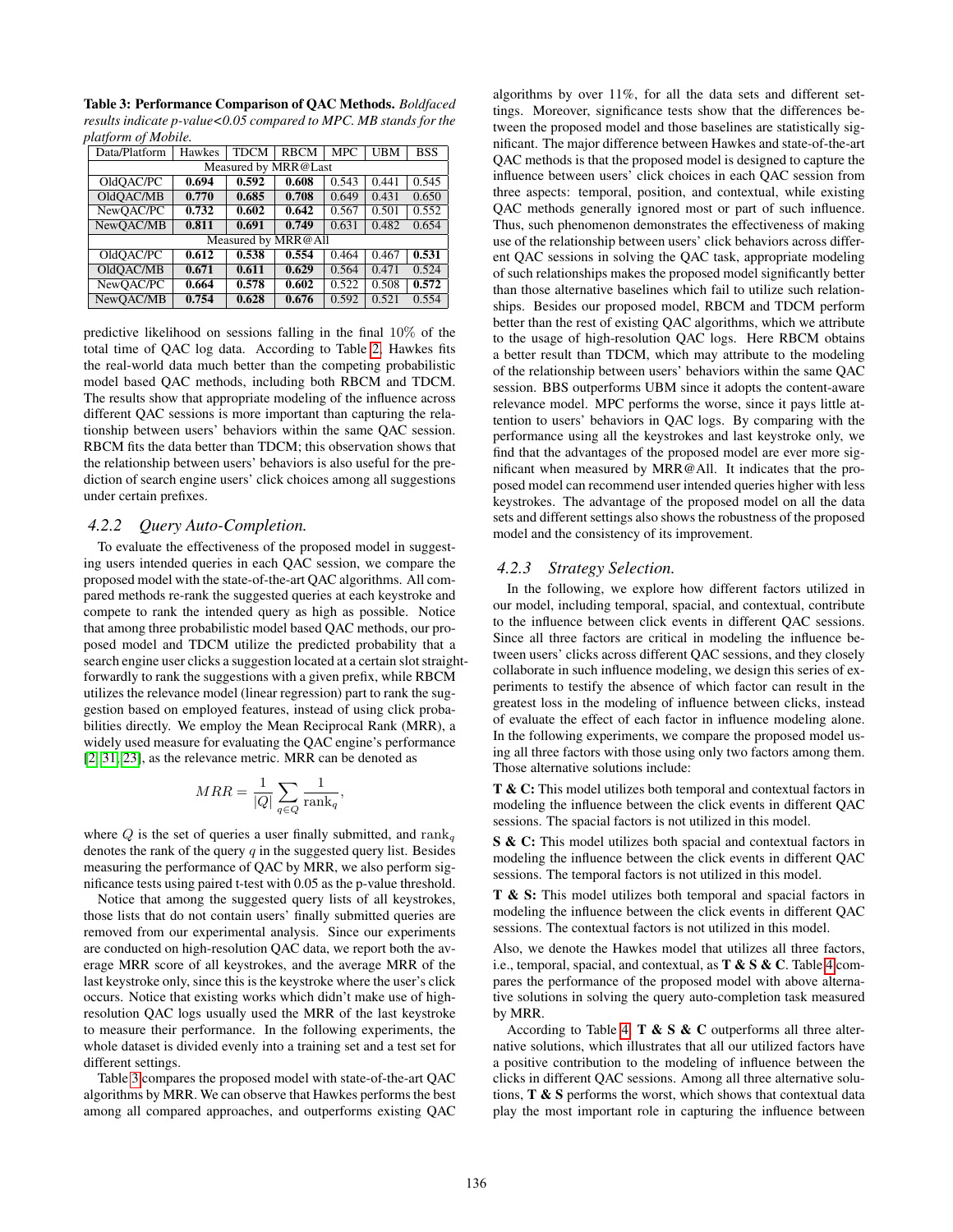

<span id="page-6-1"></span>Figure 2: Coefficient Learning of Contextual Features. The Y axis  $(\beta)$  denotes the average value of the learned coefficients of features characterized by different types. These average values are scaled to the range of [0, 1] to clarify the comparison of relative importance of different features. Here In Figure (a), features are categorized by the distance between two queries when issued. In Figure (b), features are categorized by whether the co-occurrence of two issued queries are counted with the temporal order taken into consideration or not. In Figure (c), features are categorized by the time range that the co-occurrence of queries are counted.

<span id="page-6-0"></span>Table 4: Performance Comparison of Hawkes that Captures Influence of Different Factors

| Data set             | <b>T &amp; S &amp; C</b> | T & C | S & C | T & S |  |  |
|----------------------|--------------------------|-------|-------|-------|--|--|
| Measured by MRR@Last |                          |       |       |       |  |  |
| OldQAC/PC            | 0.694                    | 0.658 | 0.632 | 0.611 |  |  |
| OldQAC/MB            | 0.770                    | 0.740 | 0.727 | 0.720 |  |  |
| NewQAC/PC            | 0.732                    | 0.711 | 0.691 | 0.652 |  |  |
| NewQAC/MB            | 0.811                    | 0.798 | 0.775 | 0.761 |  |  |
| Measured by MRR@All  |                          |       |       |       |  |  |
| OldOAC/PC            | 0.612                    | 0.588 | 0.570 | 0.559 |  |  |
| OldQAC/MB            | 0.671                    | 0.649 | 0.638 | 0.634 |  |  |
| NewQAC/PC            | 0.664                    | 0.646 | 0.625 | 0.611 |  |  |
| NewOAC/MB            | 0.754                    | 0.719 | 0.698 | 0.682 |  |  |

click events. Such results can imply that, when provided with a set of suggestions, a user makes the click choice mainly based on his/her current search intent, which we believe is captured by our proposed contextual features. Meanwhile,  $T \& C$  performs the best among all three alternative solutions, which illustrates that the spatial distance between users' clicks is the weakest signal in influence modeling. Such phenomenon shows that search engine users are not likely to take the slot where a suggestion is located as the top priority when they make a click decision.  $S \& C$  performs worse than  $T \& C$ , which emphasizes that instant situation also play a very important role in users' click choices. Although the temporal distance between click events alone does not influence users' click decision given a set of suggestions, it plays a very important role in understanding users' instant intent when works jointly with contextual data, which makes it more powerful in the proposed model than the position information.

# *4.2.4 Coefficient Learning of Contextual Features.*

This series of experiments estimate the coefficients in our proposed model, and compare the difference of coefficients of different categories of features. Figure [2\(](#page-6-1)a) shows the coefficients of features that characterized by  $v$ , the distance between two se-quential queries. From Figure [2\(](#page-6-1)a), we can find that with larger  $v$ , the coefficients of corresponding features shapely decrease. Such phenomenon implies that the relationship between two queries becomes significantly weaker with respect to the increase of distance that those two queries are issued in historical log. The coefficient of the feature that counts the co-occurrence of adjacent queries is significantly larger than the coefficients of rest features, which highlights the closeness of the relationship between queries that search

engine users issue sequentially. Figure [2\(](#page-6-1)b) shows the coefficients of features that characterized by the temporal order of the sequential queries that users issue. As introduced in Table [1](#page-2-1) in above sections, " $\rightarrow$ " indicates those features that take the temporal order of queries into consideration, while "<–>" indicates features that do not consider the temporal order information. From Figure [2\(](#page-6-1)b), we can find that the coefficient of those features that count the co-occurrence of queries following the same temporal order is larger than that of features counting the co-occurrence of queries without taking the temporal order into consideration. We may conclude that search engine users do have some preference on the temporal order of queries they submit. Figure [2\(](#page-6-1)c) shows the coefficients of features that characterized by the time range where the co-occurrence of queries occur. From Figure [2\(](#page-6-1)c), we can find that when co-occurrence of queries in the latest 15 minutes is the most powerful signal for the prediction of the next query a user to issue given his/her current submitted query. Along with the enlargement of the time range, the signal becomes weaker. Such phenomenon may due to the fact that users' search intent changes from time to time. Given the same proceeding issued query, search engine users' click choices can vary with respect to different periods.

## *4.2.5 Case Study of Query Auto-Completion.*

Now we show a few examples that illustrate how the proposed model recommends users queries that better satisfy user intent by capturing the influence between users' click behaviors across different QAC sessions. Figure [3](#page-7-0) shows how the proposed model and RBCM, which performs the best among all state-of-the-art QAC methods in our experiments, rank the suggestions given various prefixes in a different way. The example presented in this figure is a QAC session where a user finally submitted "star wars", which is the user's intended query in this session. From Figure [3,](#page-7-0) we can find that the proposed model generally ranks users' intended queries higher than RBCM, especially at keystrokes with shorter prefixes. For example, with the prefix "st", Hawkes ranks the intended query at the position 1 while RBCM ranks it at the position 3. Although RBCM already utilizes the user's preference of the clicked queries at the last keystroke to improve their rankings at shorter keystrokes in the future by modeling the relationship between users' behaviors at different keystrokes, this method is still not sure about the user's specific intent in the current QAC session given a relatively short prefix, since queries such as "staples" and "stubhub" are also submitted frequently in the past. On the other hand, Hawkes jointly utilizes the temporal, spacial, and contextual factors in modeling the influence between users' suggestion click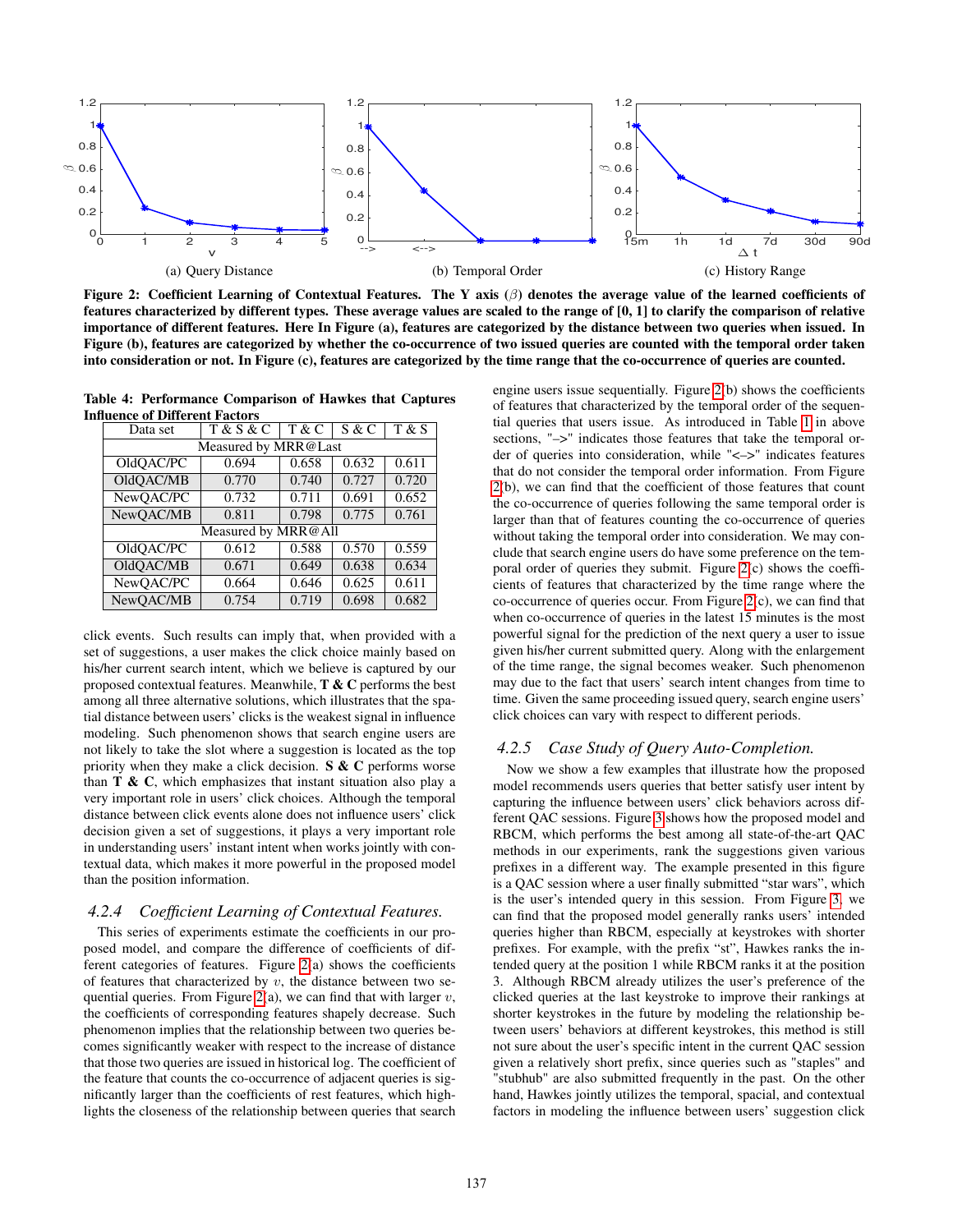

<span id="page-7-0"></span>Figure 3: Case Study: The position of listed queries from top to down shows their rankings predicted by RBCM; the number tagged with # behind each query shows its ranking given by the proposed model. The yellow box highlights the user's intended query; the green box highlights queries satisfy similar user intent. Note that "|" denotes the cursor.

events, which can successfully understand this user's instant intent in the current QAC session. Since in the last QAC session, the user submitted the query "science fiction movie", based on the generated contextual features, we can guess that "star wars" probably satisfies his/her current intent given the entered prefix. Therefore, the proposed model ranks "star wars" at the top position. We also notice that queries of similar intent, such as "star wars the old republic" and "star wars episode 7" are ranked lower by our proposed model than by RBCM, which may due to that those queries are rarely issued in the history, which results in a low co-occurrence of those queries with the query "science fiction movie". Thus the proposed contextual features do not work under such situation. Meanwhile, we find that the suggestion "star trek" are ranked at a higher position by the proposed method than that by RBCM, since "star trek" are also closely related to "science fiction movie", and it is more popular than queries "star wars the old republic" and "star wars episode 7". Thus we can conclude that appropriate modeling of influence between users' click behaviors in different QAC sessions is critical for predicting users' instant intent given short prefixes under the current QAC session.

# 5. RELATED WORK

Hawkes Processes Our proposed model is closely related to point processes, which have been used to model social networks [\[4\]](#page-8-16) and natural events [\[40\]](#page-8-17). People find self-exciting point processes naturally suitable to model continuous-time events where the occurrence of one event can affect the likelihood of subsequent events in the future. One important self-exciting process is Hawkes process, which is first used to analyze earthquakes [\[26,](#page-8-18) [40\]](#page-8-17), and then widely applied to many different areas, such as market modeling [\[12,](#page-8-19) [1\]](#page-8-20), crime modeling [\[33\]](#page-8-21), terrorist [\[28\]](#page-8-22), conflict [\[36\]](#page-8-23), scholarly literature [\[35,](#page-8-24) [25\]](#page-8-25), and viral videos on the Web [\[7\]](#page-8-26). To solve such models, an EM algorithm is generally adopted to estimate the maximum likelihood of Hawkes process [\[20\]](#page-8-27).

Query Auto-Completion (QAC) The main objective of QAC is to predict users' intended queries and assist them formulate a query while typing. The most popular QAC algorithm is to suggest completions according to their past popularity. Generally, a popularity score is assigned to each query based on the frequency of the query in the query log from which the query database was built. This simple QAC algorithm is called MostPopularCompletion (MPC), which can be regarded as an approximate maximum likelihood estimator [\[2\]](#page-8-1).

Several QAC methods [\[2,](#page-8-1) [32,](#page-8-2) [31,](#page-8-4) [34,](#page-8-3) [5\]](#page-8-28) were proposed to extend MPC from various aspects. Bar-Yossef and Kraus [\[2\]](#page-8-1) introduced the context-sensitive QAC method by treating users' recent queries as context and taking into account the similarity of QAC candidates with this context for ranking. But there is no consensus of how to optimally train the relevance model. Shokouhi [\[31\]](#page-8-4) employed learning-based strategy to incorporate several global and personal features into the QAC model. However, these methods only exploit the final submitted query or simulate the prefixes of the clicked query, which do not investigate the users' interactions with the QAC engine.

In addition the above models, there are several studies addressing different aspects of QAC. For example, [\[32,](#page-8-2) [34\]](#page-8-3) focused on the time-sensitive aspect of QAC. Other methods studied the space efficiency of index for QAC [\[3,](#page-8-0) [16\]](#page-8-29). Duan and Hsu [\[10\]](#page-8-30) addressed the problem of suggesting query completions when the prefix is mis-spelled. Kharitonov et al. [\[19\]](#page-8-31) proposed two new metrics for offline QAC evaluation, and [\[18\]](#page-8-7) investigated user reformation behavior for QAC.

The QAC is a complex process where a user goes through a series of interactions with the QAC engine before clicking on a suggestion. As can be seen from the related work, little attention has been paid to understand the interactions with the QAC engine. Until recently, Li et al. [\[23\]](#page-8-10) created a two-dimensional click model to combine users' behaviors with the existing learning-based QAC model. In this paper, we attempt to directly model and leverage the relationship between users' behaviors, so as to improve the performance of QAC.

Click Models This work is related to click models. In the field of document retrieval, the main purpose for modeling users' clicks is to infer the intrinsic relevance between the query and document by explaining the positional bias. The position bias assumption was first introduced by Granka et al. [\[13\]](#page-8-32), stating that a document on higher rank tends to attract more clicks. Richardson et al. [\[29\]](#page-8-33) attempted to model the true relevance of documents by imposing a multiplicative factor. Later examination hypothesis is formalized in [\[8\]](#page-8-34), with a key assumption (Cascade Assumption) that a user will click on a document if and only if that document has been examined and it is relevant to the query. In addition, several extensions were proposed, such as the User Browsing Model (UBM) [\[11\]](#page-8-14), the Bayesian Browsing Model [\[24\]](#page-8-35), the General Click Model [\[39\]](#page-8-36) and the Dynamic Bayesian Network model (DBN) [\[6\]](#page-8-37). Despite the abundance of click models, these existing click models cannot be directly applied to QAC without considerable modification. The click model most similar to our work is [\[38\]](#page-8-38), which models users clicks on a series of queries in a session. However because of the main difference between QAC and document retrieval, our model is very different from [\[38\]](#page-8-38).

# 6. CONCLUSION AND FUTURE WORK

We presented a novel Hawkes process based model for QAC by taking into account the context, temporal and position information. The model systematically captures the context influence between query pairs, along with the corresponding temporal and position influence. We evaluate our proposed methods on two real-world data in comparison with state-of-the-art methods. Experimental results show that our method offers a significant better performance comparing with state-of-the-art methods. The results also demonstrate that the proposed model can significant improve the performance by integrating different factors together. In the future work, it would be interesting to consider additional information such as location in the proposed model. Meanwhile, we plan to investigate alternative models that can be applied to other search tasks.